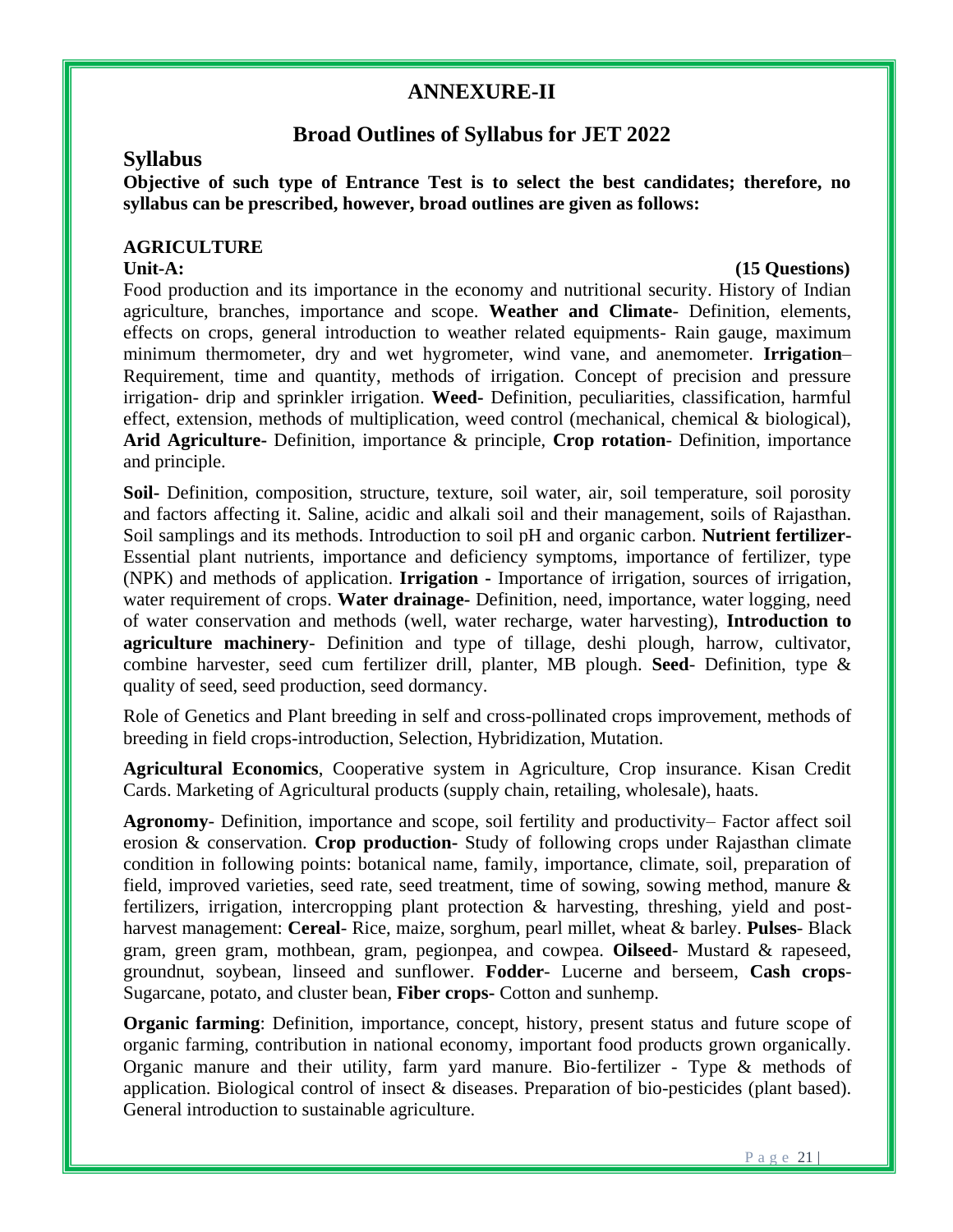### Unit-B: (15 Questions)

Importance and scope of fruit and vegetable crops, present position and future scope. **Orchard management**- Selection of site, planning, layout, pit filling, plantation, adverse weather condition- Frost, hot wind, hailstorm, drought, dust storm, heavy rainfall and their remedies. Unfruitfulness and their remedies. Alternate bearing in orchard and their solution. Application of plant growth regulators in orchards. **Study of following important fruit crops with special reference to-** Botanical name, family, importance, climate, soil, improved varieties, plant propagation, planting, manure  $\&$  fertilizer, irrigation, weeding  $\&$  hoeing, yield and plant protection of- Mango, citrus (orange mandarin and lime), banana, guava, pomegranate, papaya, grapes, aonla, ber, date palm, & bael. **Vegetable-** Classification of vegetable, on the basis of season and vegetable parts used, type of vegetable cultivation- Commercial & kitchen gardening. **Nursery**- Definition, importance, soil preparation and layout, sowing, transplanting, plant propagation**-** sexual and asexual.

**Vegetable cultivation-** Botanical name, family, importance, climate, soil & field preparation, sowing, seed rate and treatment, improved varieties, manures  $\&$  fertilizer, irrigation, weeding and hoeing, plant protection, yield- Tomato, brinjal, chilli, cauliflower, cabbage, pea, okra, carrot, radish, spinach, onion, garlic, round gourd, bitter guard, bottle guard, ridge guard, pumpkin. **Ornamental gardening-** Type of garden (formal and informal), private, public and school garden, **Study of ornamental plant-** trees, bush, climbers, and seasonal flower. **Flower cultivation**- Botanical name, importance, climate, soil, field preparation, plant propagation, improved varieties, planting, manure & fertilizer, care, picking & yield of rose, marigold, chrysanthemum and gladiolus. **Spices-** Cumin, coriander, fenugreek & fennel. **Introduction and utility of medicinal plant-** Safed musali, Guggal, sanay, isabgol, Ashwagandha. **Mushroom**- Its nutritional status and methods of production. Beekeeping and its importance, uses and importance of honey, wax and royal jelly. **Post-harvest-** Importance, scope and future of post-harvest management of fruits, vegetables and flowers**.** Status of food processing in our country. Packaging, quality standards and their marketing including export. **Preservation of fruits and vegetable**- Present position of fruit and vegetable preservation, principle & methods of fruit preservation. Canning of fruit & vegetable, jam, jelly, marmalade, preserve, sauce, ketchup, pickle and squash. **Flowers and their harvesting**- Important processed flower products, packaging, storage and their marketing.

### Unit-C: (10 Questions)

Importance of Livestock in Indian economy. Determination of age by teeth, horn, hoof and body condition of animals and weight**-** by using Shafer formula, **Animal Breeding-** Identification of heat, introduction to reproductive organs, natural & artificial insemination. General test of pregnancy. Care and management of pregnant & calwing animals. **Animal nutrition-** General principle of animal feeding. **Determination of feed for**- Pregnant & milking cow and bullock. **Feed preservation-** Hay and silage- Definition, importance, method for preparation. **Animal health-** Identification of healthy & suffering animals. Identification of general disease & treatment- Wounds, eczema, sprain, itching, inflammatory, indigestion, bloat, diarrhoea, dysentery & food poisoning. Parasite- Lice & kilni. **General medicine for animals and their utility-** Phenyl, potassium permanganate, magnesium sulphate, alcohol, copper sulphate, tincher iodine, carboxylic acid, laizol, castor oil, kapoor, phenovis, alum, terpentine oil. **Milking methods**- By hand and machine, **Poultry:** Importance and scope**,** breeds of poultry & their classification. Study of poultry breeds- White leghorn, rod island red, red carnish, ply mouth rock breeds. Structure of egg. Poultry feed and housing management. Important disease of poultry (cause, symptoms and treatment). Characteristics and utility of following animal breeds **Cow**- Gir, Tharparkar, Haryana, Nagori, Malvi, Mewati, Rathi, Jersy and Holestein Friesian.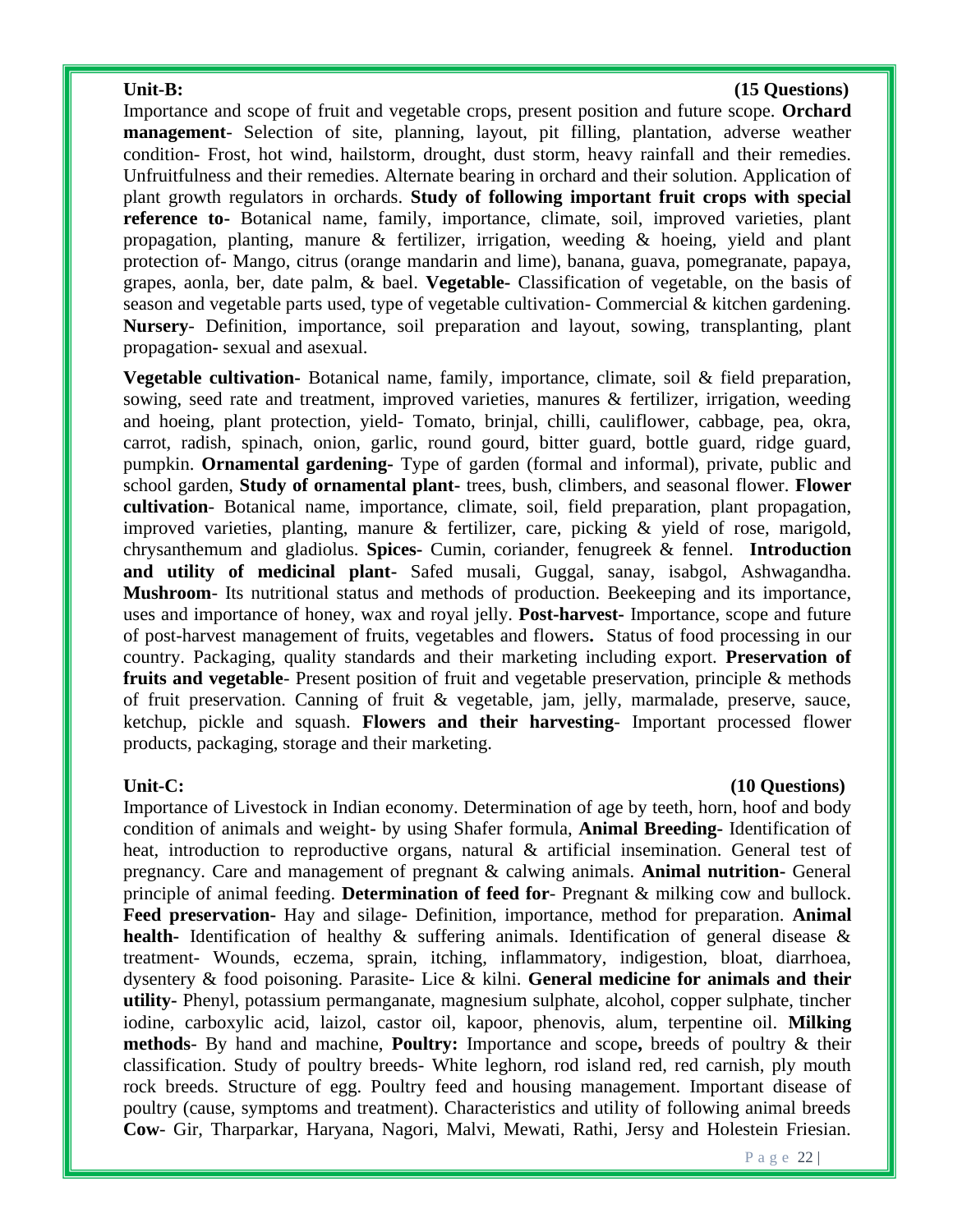**Buffalo**- Murrah, Bhadawari, Surti, Neeli, Jafrabadi and Mehsana. **Sheep**- Marwari, Chokla, Malpuri, Marino, Karakul, Avivastra, Adikalin and Jaisalmeri. **Camel**- Bikaneri & Jaisalmeri, management of camel. **Animal diseases**- Rinderpest, foot & mouth disease, black quarter, anthrax, Hemorrhagic septicaemia, mastitis, tick fever, milk fever, enterotoxaemia, salmonellosis, bird flue, fowl fox, and Ranikhet trypanosome & itching. **Dairy science**- Milk and milk products**-** Curd and ghee. Development and dairy industry in India- White revolution and operation flood.

**Bio-Waste Management and Government:** Utilization of animals in Bio-wastes and Biogas plant, Important government schemes for development of livestock dairy and poultry in India. Their important features and eligibility criteria.

# **BIOLOGY**

Definition, branches, study area and importance in agriculture.

### **Section-I Botany (25 Questions)**

### **Unit– A**

**Taxonomy and classification of plants:** Genus, species, binomial nomenclature, brief history of classification. Salient features and classification of plants into major groups- Algae, Bryophyta, Pteridophyta, Gymnospermae and Angiospermae, Angiosperms- Classification upto class, characteristic features and examples.

**Morphology and anatomy of angiosperm plant-** Morphology and modifications, internal morphology of different parts of flowering plants: root, stem, leaf, inflorescence, flower, fruit and seed. **External morphology of angiosperm Plant-** Root, stem, leaf, inflorescence, flower, fruit, seed and modification. **Anatomy of flowering plants-**Anatomy and functions of different tissues. **Plant tissue-** Definition, character & classification, meristematic tissue-Type and character. Tissue system- Epidermal, ground and vascular tissue system, internal structure of root, stem and leaf, secondary growth of root & stem. Permanent and special tissue.

**Sexual reproduction in flowering plants-** Flower structure, development of male and female gametophytes, pollination - Types, agencies and examples, outbreeding devices, pollen-pistil interaction, double fertilization, post fertilization events- Development of endosperm and embryo, development of seed and formation of fruit, special modes-Apomixis, parthenocarpy, polyembryony, significance of seed dispersal and fruit formation.

**The Cell: The unit of life-** Definition, cell theory and cell as the basic unit of life. Electron Microscopic structure of cell. Prokaryotic and eukaryotic cells. Plant and animal cells. Cell organelles and their functions-Nucleus (including DNA and RNA structure), mitochondria, chloroplast, endoplasmic reticulum, golgi complex, lysosomes, microbodies, microfilaments, ribosomes, centriole, cell wall, cilia and flagella, vacuoles, cell inclusions-starch grains, mineral crystals. **Cell division**- Amitosis, mitosis and meiosis. Comparison of mitosis and meiosis. Significance of meiosis, cell cycle.

**Genetics**- Mendel's experiments with pea and the reasons for his success. Mendel's laws of inheritance, mono and dihybrid crosses. Chromosome structure and morphology, chromosomes and genes, chromosome hypothesis. Linkages and crossing over. Mutations. Sex determination, genetic code, transcription and translation. Chromosomal disorder.

**Plant Physiology**: (i) **Transport in Plants-**Movement of water, gases and nutrients; cell to cell transport, diffusion, facilitated diffusion, active transport, plant water relation, semi permeable membranes, osmosis, diffusion, diffusion pressure deficit (DPD), water potential, plasmolysis. Transpiration-Types, factors affecting rate of transpiration. Guttation. Absorption of water, active and passive absorption of water and minerals. (ii) **Ascent of sap**- Path of ascent of sap,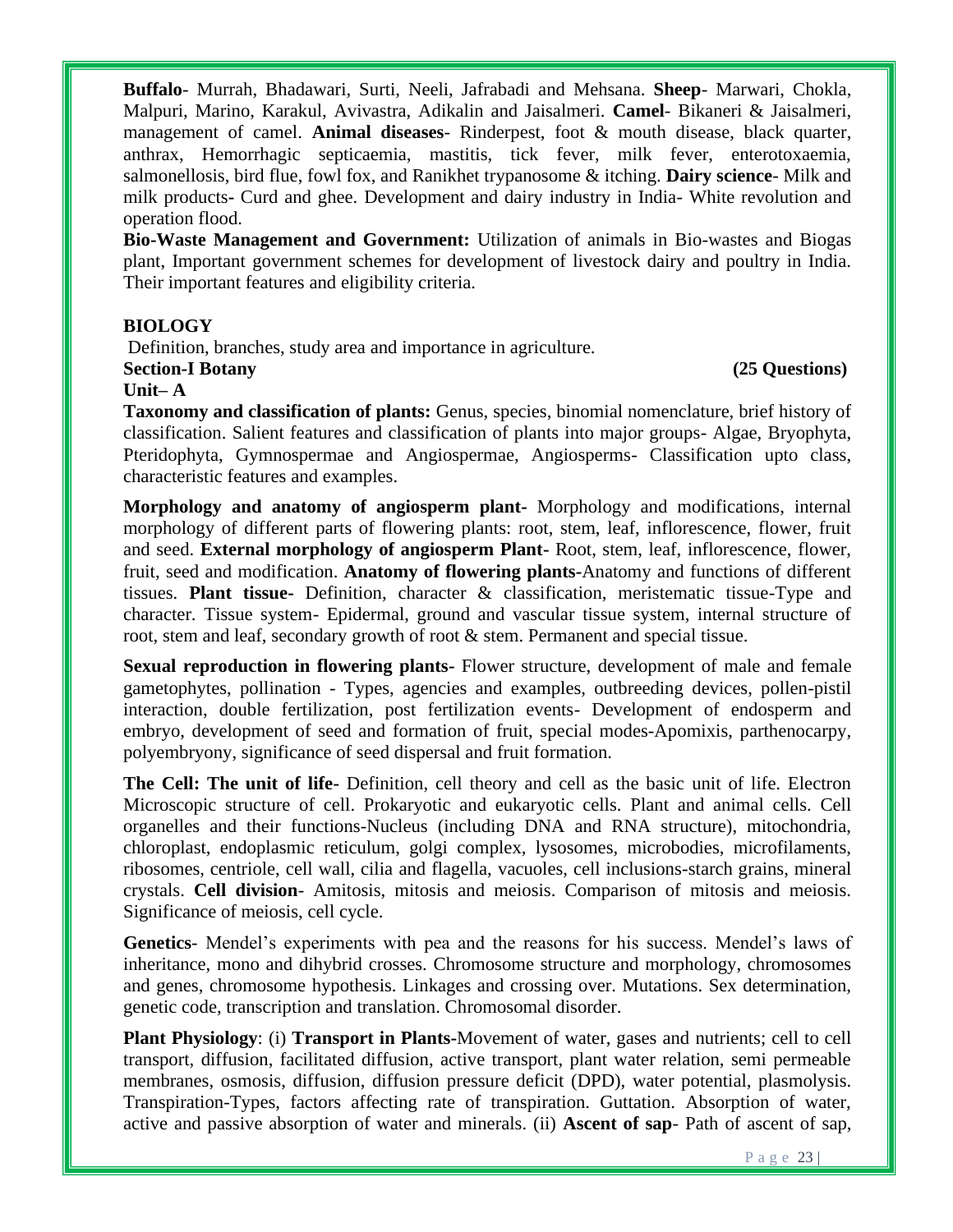theories explaining ascent of sap. (iii) **Mineral nutrition**-Role of minerals in plant growth, macro and micro nutrient, trace elements and their importance. (iv) **Enzymes-** Introduction, enzymes as bio-catalysts, nature, classification and mode of enzyme action. (v) **Respiration**-Definition, comparison of respiration and fire. Types of respiration- Aerobic, anaerobic and fermentation processes. Respiratory substrate, respiratory quotient, respiration sites. Mechanism of aerobic and anaerobic respiration. Glycolysis, Kreb cycle and alcoholic fermentation, Electron transport chain and oxidative phosphorylation. Energy yield (kilo calories). Factors affecting respiration. (vi) **Photosynthesis**- Definition, role of water, chlorophyll and carbon-di-oxide, light and dark reactions, photophosphorylation, Hill reaction, red drop, two pigment system, Calvin cycle, photorespiration, chemosynthesis (brief account). Factors affecting photosynthesis. (vii) **Growth**- Definition, phases of growth, plant hormones (auxins, gibberellins, cytokinin and ethylene) and growth regulation, action on various physiological processes. Factors affecting growth.

# **Unit – B**

**Ecology and Environment**- Definition of ecology and environment. Environmental factors climatic, edaphic and biotic. Plant communities and their characteristics (density, frequency and abundance). Interaction between environment and organism, ecosystem concept, trophic levels producers, consumers, decomposers, food chain and food web. Ecological pyramids.

**Environmental Issues:** Type of pollution, air pollution and its control, sound pollution, soil pollution, water pollution and its control, agrochemicals and their effects, solid waste management, radioactive waste management, greenhouse effect and climate change impact and mitigation, ozone layer depletion, deforestation-any one case study as success story addressing environmental issue(s). Global climatic change, global warming, stratospheric zone depletion, acid rain, alnino effect. Classification of natural resources, conservation & management of rain water, soil, soil moisture, energy minerals and sea resources. **Forest resources-** Importance, forest resources in India, deforestation, forest conservation and management (Chipko movement & social forestry) **Biodiversity-** Concept, patterns, importance, loss of biodiversity, biodiversity conservation in Rajasthan.

# $Unit - C$

**Economic Botany and Human Welfare**- Domestication of plants-historical account, improvement of crop plants-plant breeding and plant introduction. Economic botany (botanical name, family, plant parts used and uses) of the following: **Cereals**- Wheat, rice, maize and barley, **Millets**- Bajra and sorghum, **Pulses**- Gram, blackgram, pigeon pea, cowpea, mothbean and mungbean, **Fibres** - Cotton and sunnhemp, **Oil seeds** - Groundnut, rapeseed, linseed, sunflower, mustard and castor, **Cash crop-** sugarcane, potato and clusterbean, **Fruits** - Mango and banana, **Medicinal plants**- Guggal, sarpagandha, belladonna, opium and isabgol. **Spices:** - Cumin, coriander, fennel and fenugreek. Use of bio-fertilizers, economic and ecological aspects. Use of pesticides: advantages and hazards,

# **Unit-D**

### **Biotechnology and Its Applications**

**Biotechnology**: General introduction- Definition, history, scope of biotechnology & importance for different fields. **Principles and processes-** Genetic engineering (recombinant DNA technology)- definition, discovery, general method & equipment, enzyme & cloning vector, plasmid, bactriophase, cosmid, gene library, gene bank. **Biotechnology and its Application-**Application of biotechnology in health and agriculture, human insulin and vaccine production, stem cell technology, gene therapy, genetically modified organisms - Bt crops, transgenic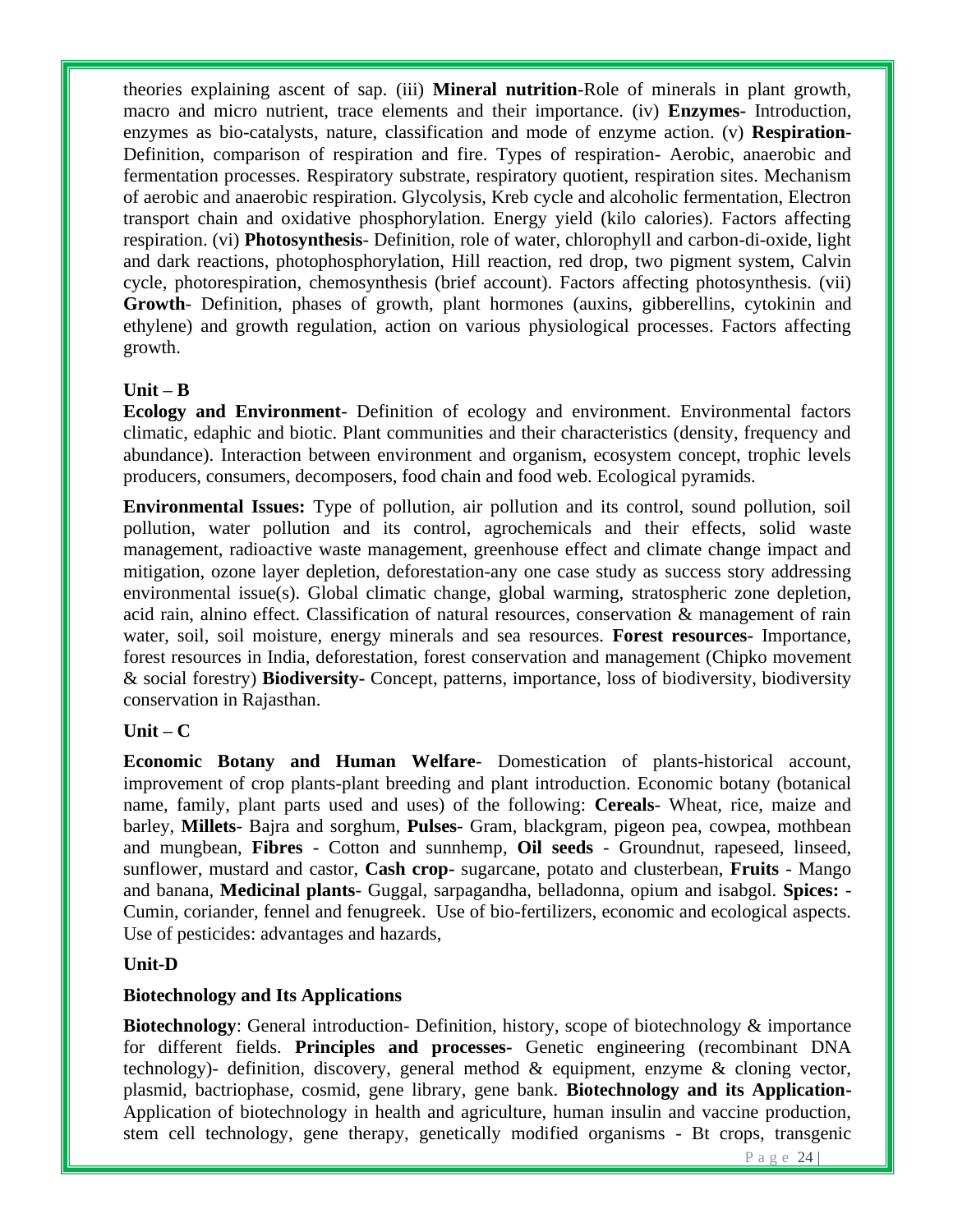animals, biosafety issues, bio piracy and patents. **Plant tissue culture -** Definition, history, **Essential equipment**- Type of culture, step of tissue culture, achievement in plant tissue culture. Different method for gene transfer in plant. Transgenic plant, genetically modified crops and food.

# **Unit-E**

**Major disease of crop and their control: Classification of diseases-** i) on the basis of pathogen, ii) on the basis of season, iii) on the basis of crops and iv) on the basis of nutrient deficiency**. Diseases of Kharif crops-** Downy mildew and green ear of pearl millet, cotton wilt, tikka disease of groundnut, peanut clump virus, bacterial blight of cotton, yellow vein mosaic of okra, early blight and leaf curl of tomato**. Diseases of Rabi crops-** Wheat rust disease, white rust of mustard, loose smut and covered smut, little leaf of brinjal, blight and powdery mildew of cumin. **Diseases of Fruit crops in Rajasthan-** Citrus canker, powdery mildew of ber, guava wilt. Disease management method- Chemical, biological and mechanical.

# **Section – II Zoology (15 Questions)**

# **Unit-A**

**Animal Kingdom-** salient features and classification of non-chordates animals up to phyla level and chordates up to class level. **Taxonomy and classification of animals-** Different steps of classification, system of bio-scientific classification. Peculiar characteristic of kingdom animalia. **Body organization and animal tissue-** Epithelial tissue, connective tissue, blood lymph, supporting tissues, bone, cartilage, muscular tissues, nervous. **External and internal morphology and internal structure of animals-** Amobea, earthworm, cockroach in brief.

# **Unit-B**

# **Invertebrates**

(1) Animals and their economic importance with special reference to Agriculture;

(i) **Protozoa**- Amoeba, (ii) **Helminthes**- Soil Nematode and disease caused by nematode (molya, ear cockle, tundu of wheat, root knot, (iii) **Annelida**- Earthworm, (iv) **Mollusca**- Snail & slug, (v) **Arthropoda** (various classes)- (a) Arachnida- Mites (b) Crustacea- Prawns, lobsters, (c) Diplopoda- Millipede (d) Chilopoda- Centipedes, (e) Insecta- Cockroach

(2) Important insect-pests of crops and storage (general introduction, importance, host plants, losses, life cycle and their control)- (i) Red hairy caterpillar, (ii) White grub, (iii) Termites, (iv) Grass hopper, (v) Pod borers, (vi) Khapra beetle

**Honey bee:** Bee Keeping and its importance in agriculture.

(3) **Methods of insect control** (insect control: general introduction): (i) Physical and mechanical control (ii) Cultural control, (iii) Chemical control (pesticides, insecticide formulation, classification of insecticides, miticides, nematicides, rodenticides) and safe use of chemicals, (iv) Bio-control-predators and parasitoids, pheromone traps, *Trichoderma*, NPV, botanical insecticides. (v) Integrated pest management (vi) Sprayers and dusters.

# **Unit-C**

# **Vertebrates**

(i) **Nutrition in animals**– Nutritive elements of food, energy yielding chemicals, minerals and vitamins, balance diet. (ii) **Respiration in animals** – Gaseous exchange. (iii) **Circulation in animals**– Blood– Composition, blood groups, Rh-factor, blood coagulation. (iv) **Reproductive system** – Male and female reproductive system. (v) **Reproduction & development: (**a) Asexual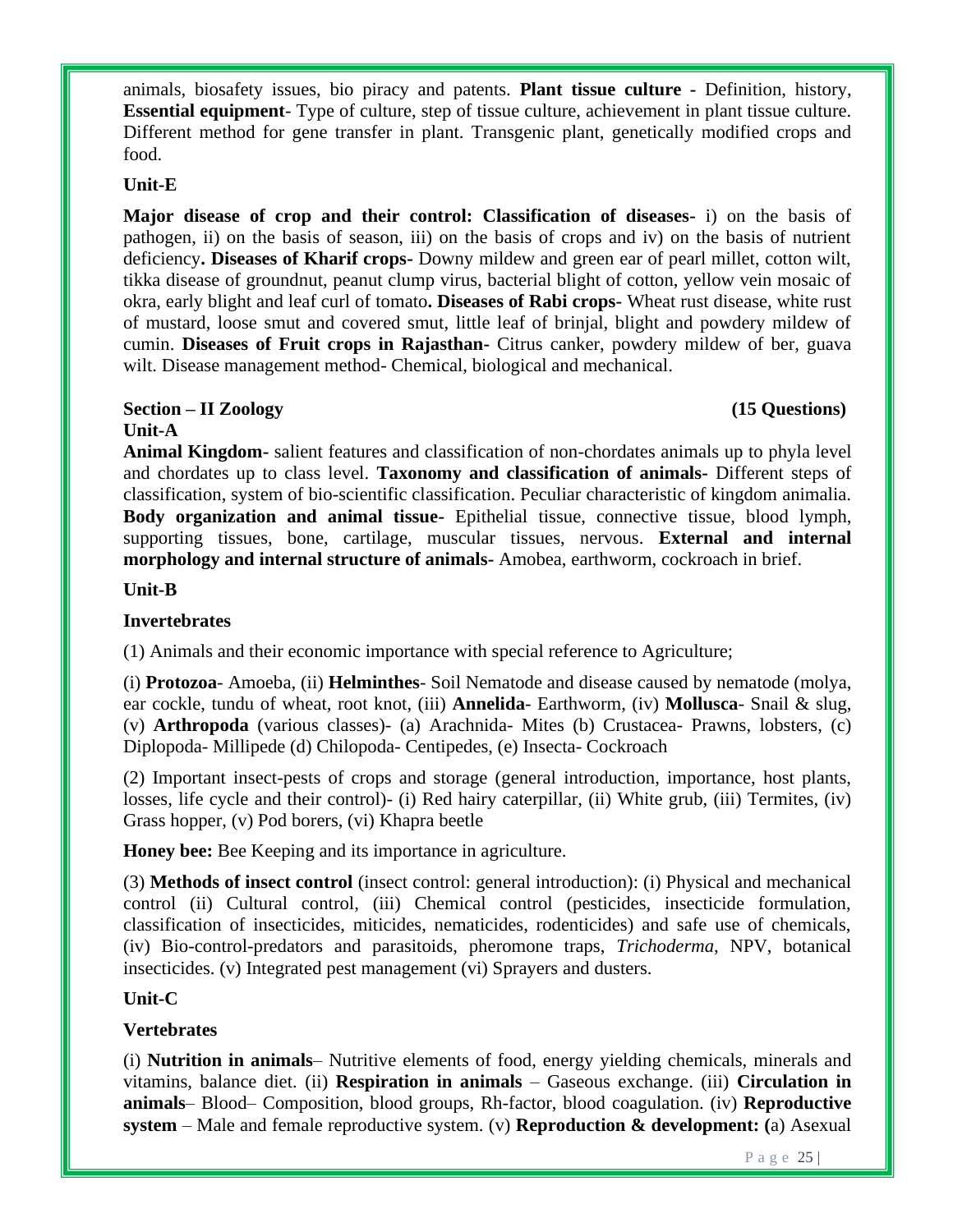& sexual reproduction in animals (b) Gametogenesis, spermatogenesis, structure of sperm, oogenesis and type of ovum, female reproductive cycle (c) Fertilization- external and internal fertilization. (d) Mechanism of fertilization.

# **CHEMISTRY**

# Unit–A (10 Questions)

**Basic concept of chemistry-** Importance and scope of chemistry in daily life and agriculture. Measurements in chemistry- Significant figures and international units of measurement. Laws of chemical combination. Dalton's atomic theory- initial concept of elements, atoms and molecules. Avogadro hypothesis and its uses. Mole concept and Avogadro number. Initial concept of atomic weight, equivalent weight and molecular weight. Percentage composition, empirical formula and molecular formula. Stoichiometry of chemical reaction and calculation, limiting reagent.

**Structure of atom-** Development of classical model of an atom- (i) Bohr's model of atom: Calculation of radius of Bohr's orbit and energy of an electron, (ii) Dual nature of matter and radiation- quantization of electronic energy levels, spectral evidence for quantization, (iii) Sommerfield's extension (no mathematical treatment), (iv) De-Broglie's relationship, (v) Uncertainty principle, (vi) Orbitals and quantum numbers- shapes of orbitals, spatial distribution of atomic orbitals, (vii) Distribution of extra nuclear electrons, Aufbau principle, Pauli's exclusion principle, Hund's rule, n+l Rule, variation in relative energies of orbitals with increase in atomic number, electronic configuration of elements (S, P, D, F, block elements). Stability of half-filled and completely filled orbitals.

**Periodic table and periodicity in properties**- (i) Electronic configuration and periodic tablethe log form of periodic table and S, P, D, F, block elements and advantages over Mendeleev's periodic table, (ii) Electronic configuration and periodicity in properties, periodic perspectives, (iii) Detailed study of periodicity in physical and chemical properties with special reference todensity, melting and boiling points of elements. Atomic and ionic radii, ionization potential, electron affinity. Electro negativity, variation of effective nuclear charge in a period, metallic character, diagonal relationship.

**Chemical bonding and molecular structure**- (i) Lewis structure- Octet rule and its limitations, (ii) ionic bond- characteristics of ionic compounds, solubility of ionic compounds, (iii) Covalent bond, introductory concept of over-lapping of orbitals and bonds, valence bond theory-Characteristics of covalent compounds. Coordinate bond, partial covalent character in ionic bond, partial ionic character in covalent bond. Fajan's rule, polarities of covalent molecules, (iv) Bond length, bond angle and bond-energy general consideration, (v) Hybridization of orbitals illustrated with example of compounds of first and second row elements in periodic table- shapes of common molecules- VSEPR Theory, (vi) Hydrogen bond, (vii) Vander Waals forces of attraction.

**Redox reaction**- (i) Concept of formal charge on ions, (ii) Oxidation number, (iii) Oxidation reduction electron transfer concept with examples, (iv) Redox reaction- examples, (v) Balancing of equations by ion-electron method.

# **Equilibrium**

**Chemical equilibrium**- (i) Concept of reversibility equilibrium constant, (ii) Law of mass action generalized expression, (iii) Experimental method for verification of law of mass action. factors affecting equilibrium (concentration, pressure, temperature), (iv) Application to systems such as  $N2 + 3H2 \leftrightarrow 2NH3$ , PCl5  $\leftrightarrow$  PCl3 + Cl2, N2 + O2  $\leftrightarrow$  2NO (v) Le Chatelier's principle-Application. **Ionic equilibrium**- (i) Electrolytes and non-electrolytes, (ii) Arrhenius theory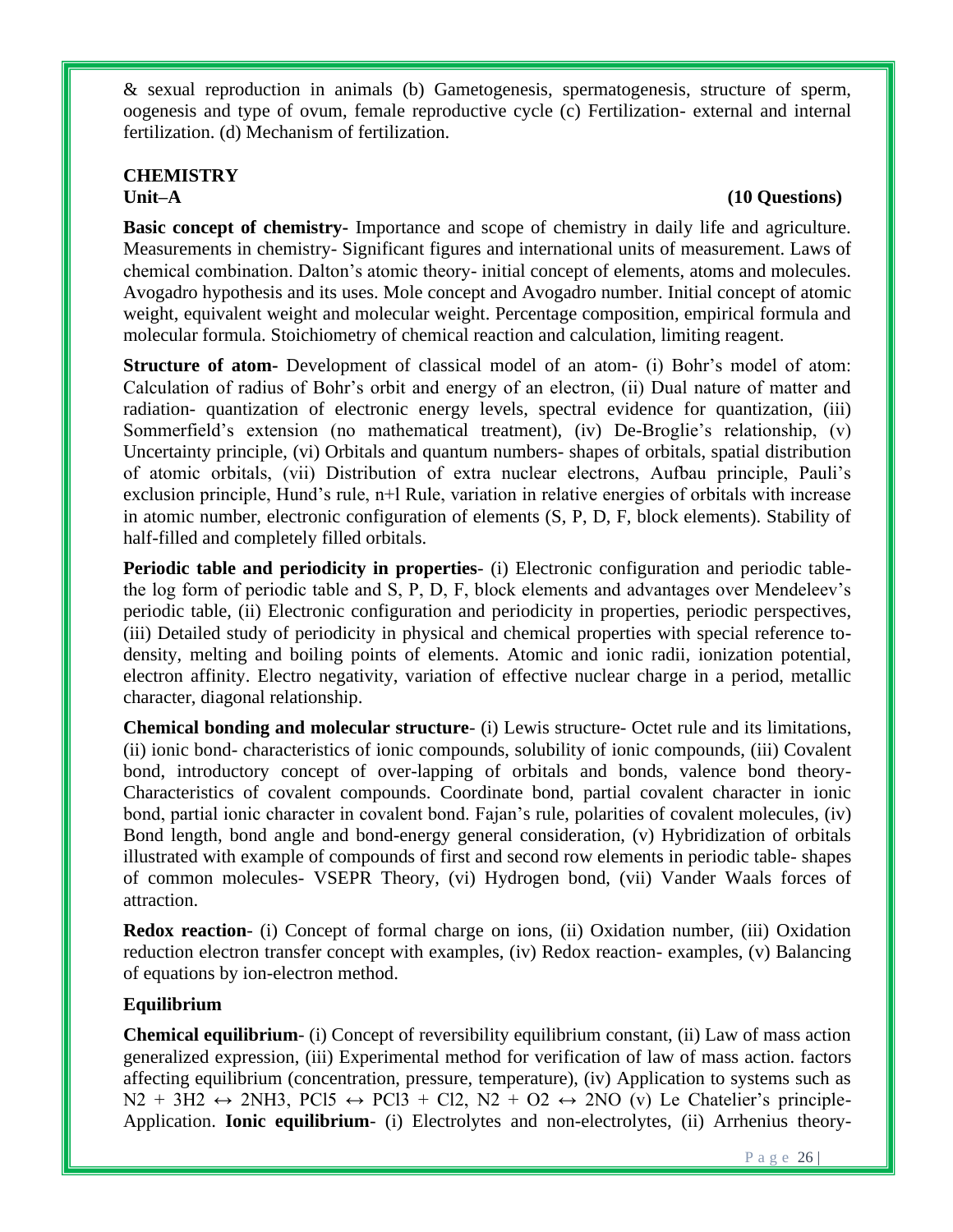Evidence in favour of dissociation theory, (iii) Ionic product of water, (iv)Hydrolysis, degree of hydrolysis, hydrolysis constant, (v) Relation between hydrolysis constant, ionic product of water and dissociation constant, (vi) Common ion effect, (vii) Solubility product and its application to qualitative analysis.

### Unit–B (10 Questions)

**Chemical kinetics**- (i) Rate of a reaction, (ii) Instantaneous rate of a reaction and order of reaction (Zero and I order), (iii) Factors affecting the rate of reaction, concentration of reactant molecule, effect of temperature on the reaction rate, concept of activation energy, catalysis, (iv) Effect of light on rate of reaction, (v) How fast are chemical reactions?

# **Chemical thermodynamics**

Thermodynamics and chemical energy science- Basic concepts of thermodynamics, types process, first law of thermodynamics, complete heat, heat capacity, entrophy heat of fusion, heat of vaporization, heat of sublimation. Exothermic and endothermic reactions. Adsorption-Definition, type (physical and chemical) and factors affecting adsorption.

**Acids and bases**- (i) Hydrogen and hydroxyl ion in aqueous solution, (ii) Bronsted-Lowey concept of acids and bases, (iii) Lewis concept (iv) Dissociation of acids, (v) pH value, (vi) Buffer solutions, (vii) Theory of indicators of acid-alkali titrations, (viii) Choice of indicators

**Colloidal state of matter**- (i) Crystalloid and colloids, (ii) Classification of colloids -Emulsion, preparation of colloids, lyophilic and lyophobic colloids, (iii) Properties- electrophoresis, dialysis, Tyndall phenomenon, Brownian movement, Coagulation-Hardy and Schulze's law, peptisation, absorption, applications.

**Metals**- (i) Nature of metallic state- structural packing of atom in metals. Metallic bond- valence bond concept, (ii) Occurrence of metals in nature, (iii) General principles of metallurgy- activity series of metals, standard electrode potential, metallurgical processes, (iv) Extraction of metalscopper, silver, aluminum and iron.

**S-Block elements**- (i) General characteristics, (ii) Trends in variation of properties in periodic table of alkali and alkaline earth metals, (iii) General principles of extraction of the elements, (iv) General chemistry of their compounds.

**D-Block elements**- (i) General characteristics, (ii) Elementary idea about para magnetism and diamagnetism, (iii) Different oxidation states, (iv) Chemistry of transition elements as illustrated by different oxidation states of the following metals- Silver, gold, chromium, manganese and iron.

### **Unit– C (10 Questions)**

# **Agricultural chemistry**

**Soil**-Soil, minerals, rocks and its weathering, definition, functions of foil and characteristics soil is a natural body; soil is a medium for plant growth, soil composition, soil profile, earth, rocks and type of minerals, weathering of rocks and soil formation, factors of soil formation. **Soil organic matter and soil microorganism**- Definition, source, composition, decomposition, factors affecting the decomposition of organic matter, humus, definition, properties and formation, effect of organic matter on soil properties and fertility, soil microorganism, C:N ratio and nitrogen cycle, symbiotic and non-symbiotic nitrogen fixation. **Soil colloids-** Definition, types and importance, properties and classification, major lay minerals present in soil, importance of lay in soil. **Ion exchange-** Importance, mechanism of cation exchange, kinds of exchange enable cations, cation exchange capacity- Definition, importance and factors effecting, percent base, saturation, cation and nutrition of plant. **Soil reaction-** (PH, PH- scale, changes in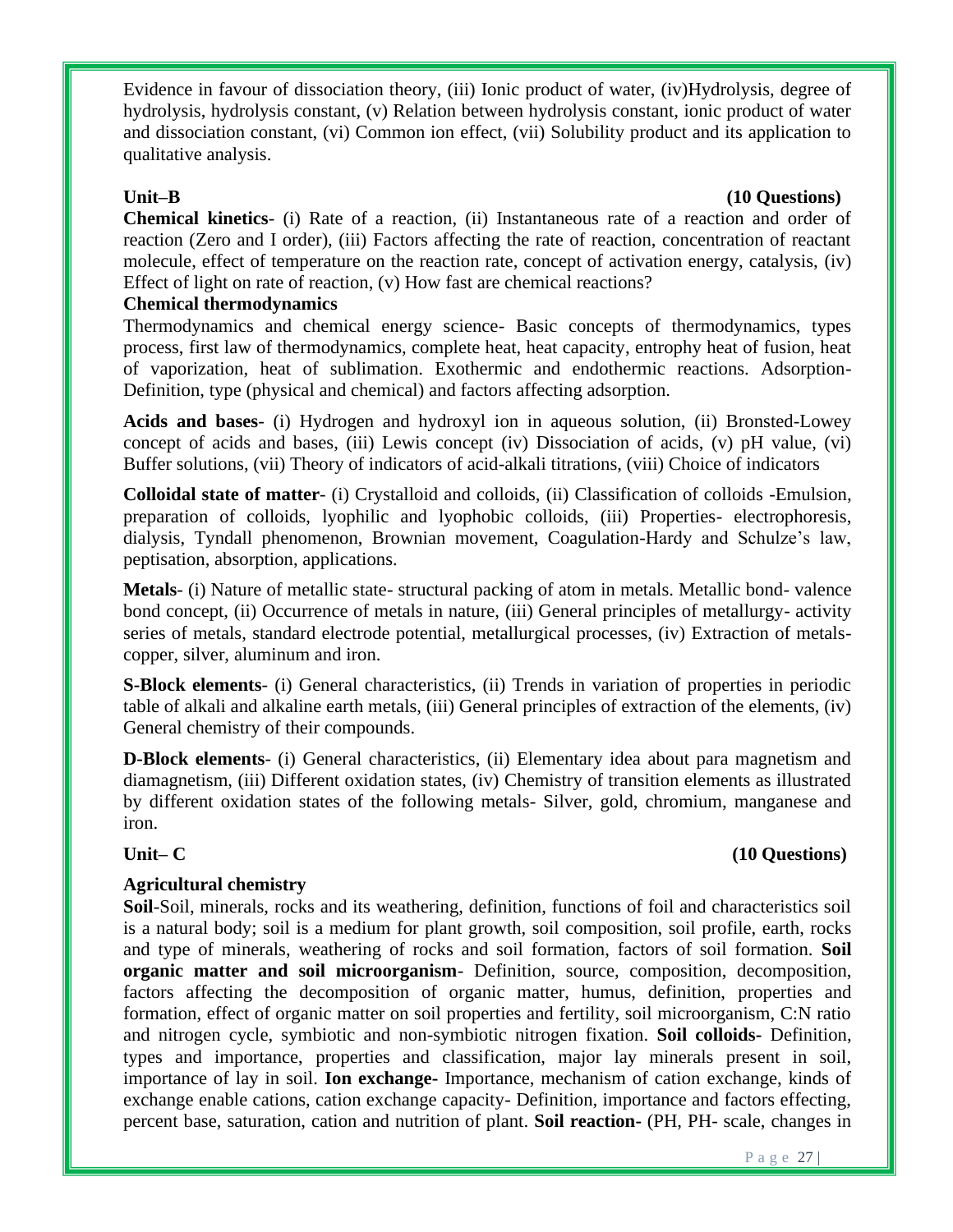PH, relationship of soil PH with availability of nutrient, effect of soil PH soil microorganism, plant growth and disease, buffering capacity. **Acidic and saline soil-** Definition, characteristics, reason for formation of acidic soil, effect of acidic on plant and chemical amelioration, classification of salt affected soils, definition, reason for formation of saline and sodic soil and formation, effect of soil sodicity and salinity on plants, diagnosis of saline and sodic soil and its reclamation, properties of irrigation water and treatment of saline water and management. **Essential nutrients of plants**- Classification, sources of plant nutrients in soil, mechanism of absorption of nutrients by plant, factors affecting the availability of nutrients, specific function of nutrients and deficiency symptoms. **Reaction of different fertilizers in soil & effects on crops**-Definition of fertilizer and classification properties, composition and effect on soil and crop of urea, calcium ammonium nitrate (CAN), ammonium sulphate, diammonium phosphate (DAP), single super phosphate, muriate of potash, potassium chloride and potassium sulphate. **Agrochemicals and environmental pollution**- Definition, types, importance, definition of environment and environmental pollution, types of environmental pollution its harmful effect and control measures, effect of uncontrol application of agrochemicals on environmental pollution (soil, water, air) and its control. **Biochemistry-** Preservatives- definition, types, uses and characteristics.

**Edible colour**- Definition, types, characteristic and its effect on health, definition, importance and major sources for availability of carbohydrate, protein, fat, vitamin and enzymes. **Organic manures and bio fertilizers-** Definition, classification of organic manures, effect of organic manures on physical, chemical and biological properties, formation method, importance and effect on soil for farm yard manure, vermicompost, Nadep compost, green manure cakes and its importance in soil, bio fertilizer- Definition, classification, importance and benefits, method of application, deference between organic manure and fertilizer. **Dairy chemistry-** Milk and colostrum- Definition, chemical composition, nutritive value, factors effecting composition. Nutritive value and chemical composition of milk products (dahi, butter, ghee, cream, chhana) applied material for milk adulteration and its test. Milk processing method, clean and preservative, milk production, market milk and its types

### **Organic Chemistry**

**Some basic principles and techniques-** General introduction, methods of purification, qualitative and quantitative analysis, classification and IUPAC nomenclature of organic compounds. Electronic displacements in a covalent bond: inductive effect, electromeric effect, resonance and hyper conjugation. Homolytic and heterolytic fission of a covalent bond- Free radicals, carbocations, carbanions, electrophiles and nucleophiles, types of organic reactions.

**Valency of carbon and hybridization**- (i) Tetra-valency of carbon atom, Kekule, Vant-Hoff and Le-Bell theories, (ii) Orbital representation of covalent bond, multiple bonding (sigma bond: Pi bond), (iii) Hybridization (sp, sp2, sp3 hybridization), (iv) Orbital structure of acetylene, ethylene and methane, (v) Concept of bond length, bond strength and bond angle, (vi) Electronegativity inductive effect, polarity of covalent bond, formal charge, polarity of carbon, Halogen bond.

**Saturated hydrocarbons (upto 5 carbon atoms**)- (i) Nomenclature and isomerism, (ii) General methods of preparation of alkanes, (iii) General properties and uses of alkanes, (iv) Individual members propane, butane, pentane, (v) Inter conversions of alkanes.

**Unsaturated hydrocarbons**- (i) Nomenclature and isomerism, (ii) General methods of preparation of alkenes and alkynes, (iii) General properties and uses of alkenes and alkynes with reaction mechanism, (iv) Individual members, propene, butene, propyne and butyne.

### Unit-D. (10 Questions)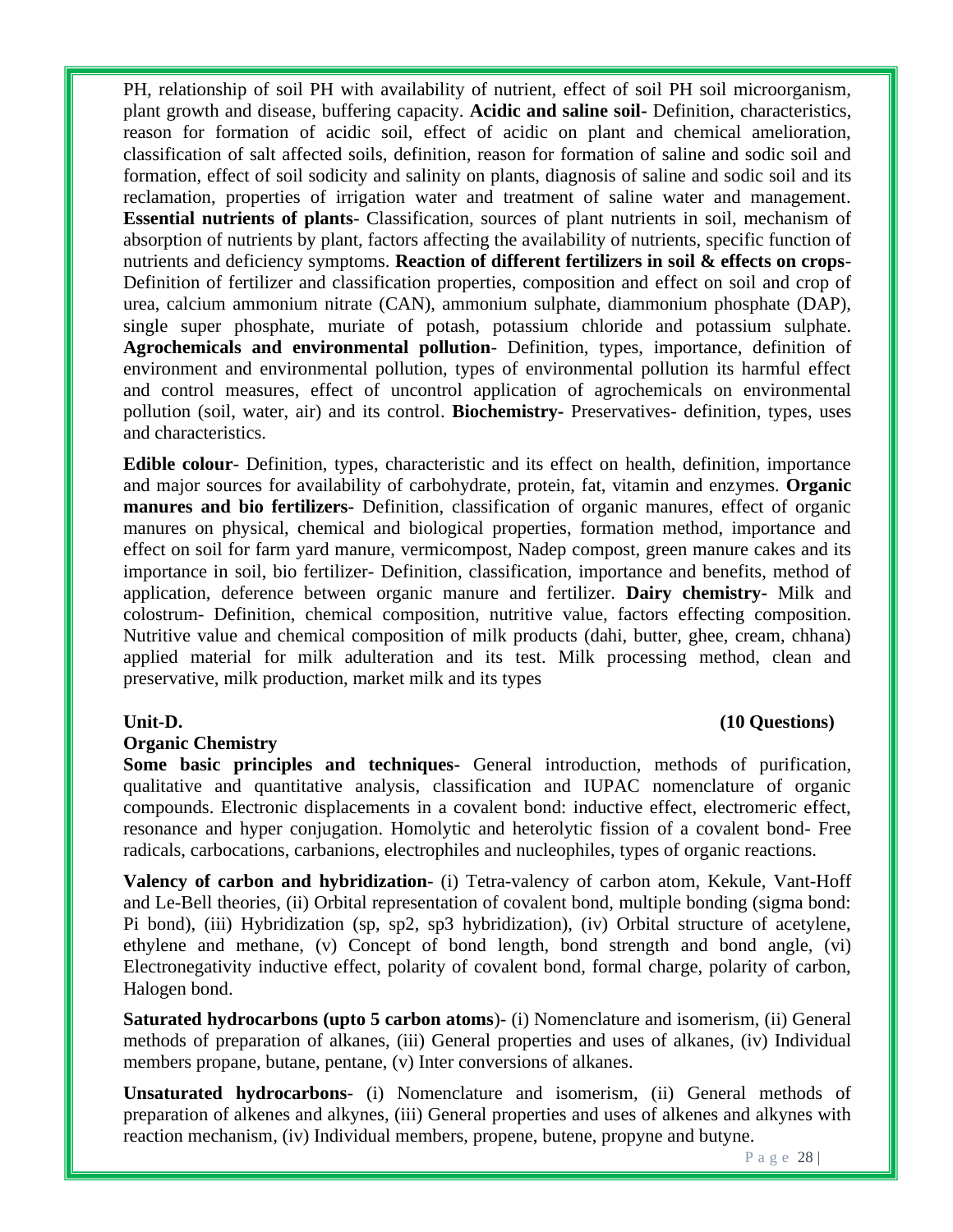**Organic chemistry based on functional groups a**- (i) Halides, nomenclature and isomerism, general methods of preparation of mono alkyl halides- general properties of mono alkyl halides with reaction mechanism. Preparations and properties of dihalogen derivatives, synthetic uses of alkyl halides, (ii) Hydroxy compounds- nomenclature and isomerism, classification of monohydric alcohols, general methods of preparation of monohydric alcohols, general properties and uses of monohydric alcohols, hydrogen bonding in alcohol and its effect on boiling point and solubility, test for alcoholic groups, Inter conversion of methanol and ethanol.

**Organic chemistry based on functional groups b-** (i) **Carbonyl groups**- nomenclature and isomerism of aldehydes and ketones, general preparations of aldehydes and ketones, general properties and uses of aldehydes and ketones with reaction mechanism, polarity of carbonoxygen double bond; test for adlehydes and ketones, (ii) Carboxylic group- Nomenclature and isomerism. General preparations of monocarboxylic acids, general properties and uses of carboxylic acid, hydrogen bonding in carboxylic acids, resonance.

**Synthetic and natural polymers-** (i) Classification of polymers, (ii) Some important natural and synthetic polymers with their general methods of preparation.

**Chemistry in action**- (i) Dyes, (ii) Chemicals in medicines, (iii) Fertility contraceptives, material schemo- sterilints.

# **MATHEMATICS**

### Unit-A: Sets and functions (5 Questions)

**Sets-**Sets and their representations. Different type of set. Empty set. Finite and Infinite sets. Equal sets. Subsets. Subsets of a set of real numbers especially intervals (with notations). Power set. Universal set. Venn diagrams. Union and Intersection of sets. Difference of sets. Complement of a set. Properties of Complement. Operation of set. Primary operation of sets represented by Venn diagrams. **Relations & functions-** Open sentence, ordered pairs. Cartesian product of two sets. Relation as a set of ordered points, Invers relation, Identity relation, Kinds of relation. Number of elements in the Cartesian product of two finite sets. Cartesian product of the set of reals with itself (upto R X R X R). Definition of relation, pictorial diagrams, domain, codomain and range of a relation. Junctions, Function as a set of ordered pairs, function as a special type of relation. Pictorial representation of a function, domain, co-domain and range of a function. Real valued functions, domain and range of these functions, constant, identity, polynomial, rational, modulus, signum, exponential, logarithmic and greatest integer functions, with their graphs. Sum, difference, product and quotients of functions. Types of relations: reflexive, symmetric, transitive and equivalence relations. One to one and onto functions, composite functions, inverse of a function. Binary operations.

### Unit-B: Algebra (5 Questions)

**Principle of mathematical induction-Process of the proof by induction, motivating the** application of the method by looking at natural numbers as the least inductive subset of real numbers. The principle of mathematical induction and simple applications. **Complex numbers and quadratic equations -**Set of complex numbers, theorems on complex numbers, basic operations of set of complex numbers, some properties of conjugate complex numbers, Need for complex numbers, especially  $\sqrt{1}$ , to be motivated by inability to solve some of the quadratic equations. Algebraic properties of complex numbers. Argand plane and polar Representation of complex numbers. Statement of Fundamental Theorem of Algebra, solution of quadratic equations (with real coefficients) in the complex number system. Square root of a complex number, cube root of unit, quadratic equation. **Linear inequalities-** Linear inequalities. Algebraic solutions of linear inequalities in one variable and their representation on the number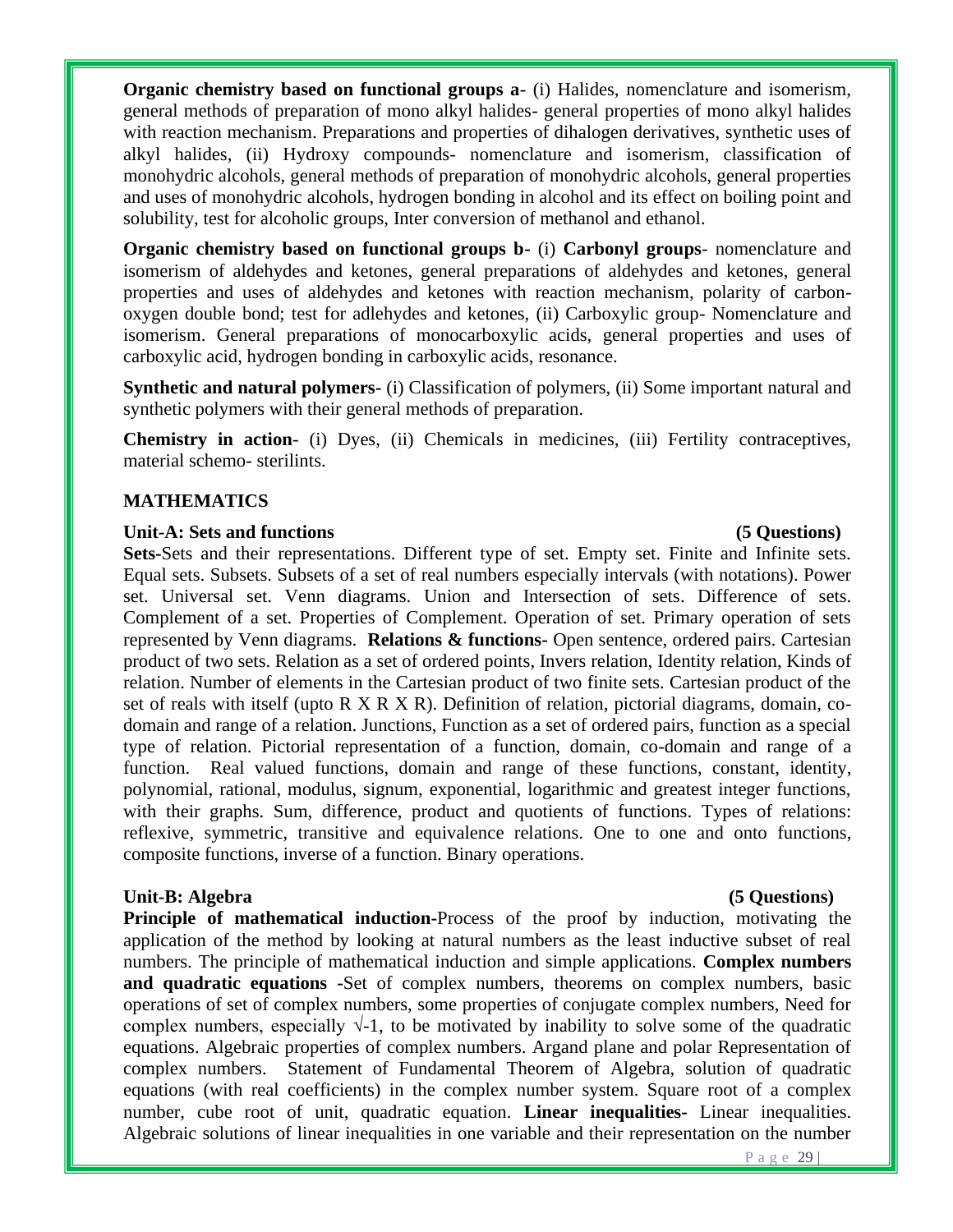line. Graphical solution of linear inequalities in two variables. Graphical method of finding a solution of system of linear inequalities in two variables. **Permutations and combinations -** Fundamental principle of counting (multiplication & Addition). Factorial *n.* (n!) Permutations and combinations, Permutations of those objects in which not all district, Circular permutations, difference between clockwise and anticlockwise permutations. Derivation of formulae for and their connections, simple applications. **Binomial theorem-**History, statement and proof of the binomial theorem for positive integral indices.

**Sequence progression and series -** Sequence and Series. Arithmetic Progression (A. P.), Properties of A.P., Arithmetic Mean (A.M.) Geometric Progression (G.P.), general term of a G.P. and A.P., sum of *n* terms of a G.P., infinite G.P. and its sum, geometric mean (G.M.), relation between A.M. and G.M. Sum of an infinite of G.P. Arithmetic Geometric series, sum to n terms of series of natural numbers, their squares and cubes, sum of series by difference method, Harmonic progression (H.P.) Hormonic mean (H.M.), relation between A.M., G.M. and H.M. **Logarithm-**Logarithm, fundamental lows and systems of logarithm, relation between Napierian & common logarithm, Characteristics and mantissa of the logarithm, Introduction and method to find antilogarithm.

**Matrices-**Concept, notation, order, equality, types of matrices, zero and identity matrix, transpose of a matrix, symmetric and skew symmetric matrices. Operation on matrices: Addition and multiplication and multiplication with a scalar. Simple properties of addition, multiplication and scalar multiplication. Non- commutativity of multiplication of matrices and existence of non-zero matrices whose product is the zero matrix (restrict to square matrices of order 2). Concept of elementary row and column operations. Invertible matrices and proof of the uniqueness of inverse, if it exists; (Here all matrices will have real entries) **Determinants-**Determinant of a square matrix (up to  $3 \times 3$  matrices), properties of determinants, minors, cofactors and applications of determinants in finding the area of a triangle. Adjoint and inverse of a square matrix. Consistency, inconsistency and number of solutions of system of linear equations by examples, solving system of linear equations in two or three variables (having unique solution) using inverse of a matrix.

### **Unit-C: Coordinate Geometry (5 Questions)**

**Straight Lines-** Shifting of origin. Slope of a line and angle between two lines. Various forms of equations of a line: parallel to axis, point -slope form, slope- intercept form, two-point form, intercept form and normal form. General equation of a line. Straight line and linear equation in re, y, reduction of general equation of straight line in to standard forms, straight line passing through one point, two point. At last equation of line passing through a given point and making a certain angle with the given line. Equation of family of lines passing through the point of intersection of two lines angle between two lines. Distance of a point from a line. **Conic sections -**Sections of a cone: circles, ellipse, parabola, hyperbola, a point, a straight line and a pair of intersecting lines as a degenerated case of a conic section, different forms of conic section. Standard equations and simple properties of parabola, ellipse and hyperbola. **Introduction to three-dimensional geometry-** Coordinate axes and coordinate planes in three dimensions. Coordinates of a point. Distance between two points and section formula.

### **Unit-D: Vectors and three-dimensional geometry (5 Questions)**

Vectors and scalars, magnitude and direction of a vector. Direction cosines and direction ratios of a vector. Types of vectors (equal, unit, zero, parallel and collinear vectors), position vector of a point, negative of a vector, components of a vector, addition of vectors, multiplication of a vector by a scalar, position vector of a point dividing a line segment in a given ratio. Definition,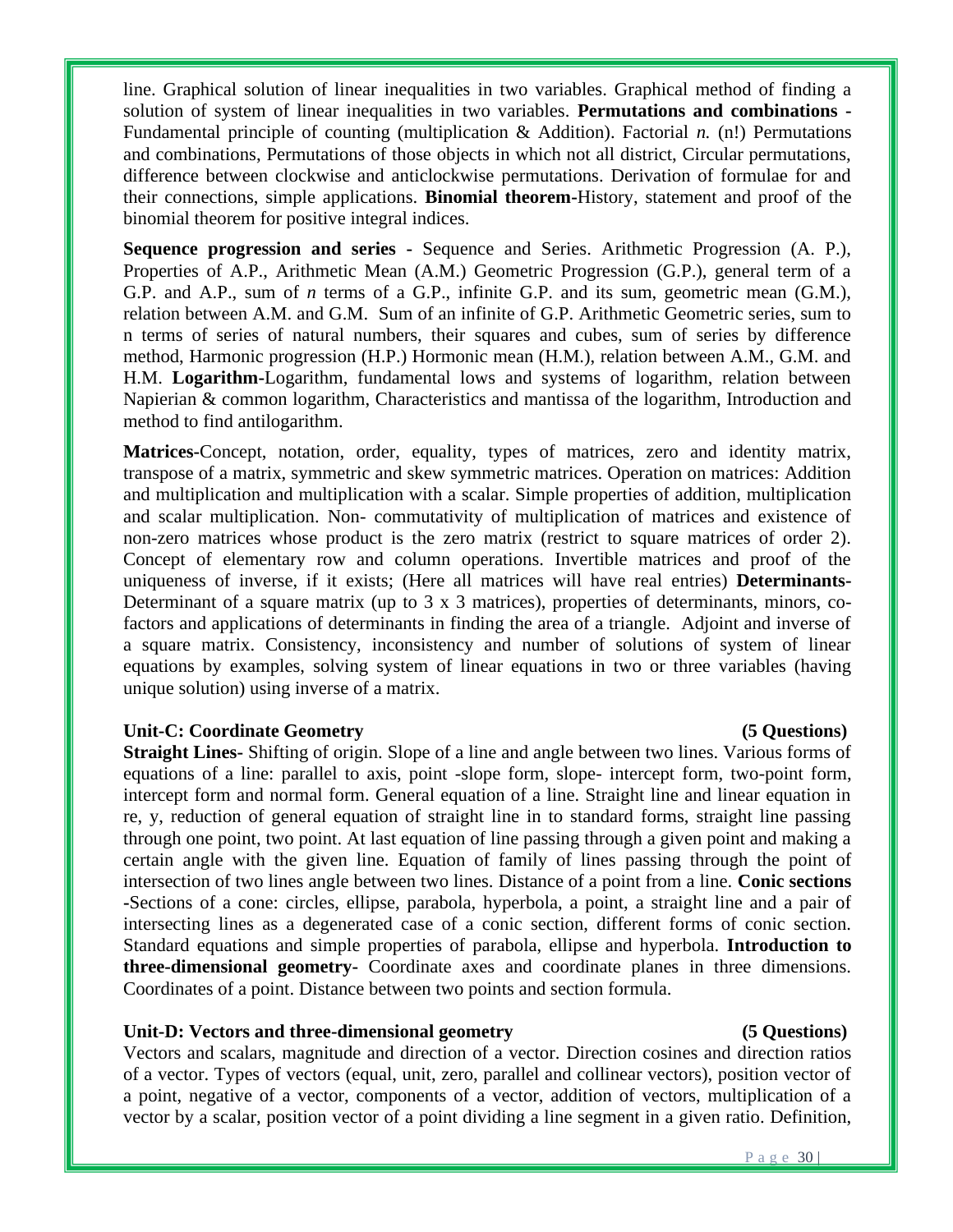Geometrical Interpretation, properties and application of scalar (dot) product of vectors, vector (cross) product of vectors, scalar triple product of vectors. **Three - dimensional geometry-**Direction cosines and direction ratios of a line joining two points. Cartesian equation and vector equation of a line, coplanar and skew lines, shortest distance between two lines. Cartesian and vector equation of a plane. Angle between (i) two lines, (ii) two planes, (iii) a line and a plane. Distance of a point from a plane.

# Unit-E: Calculus *Calculus* (5 Questions)

**Limits and derivatives-** Derivative introduced as rate of change both as that of distance function and geometrically. Intuitive idea of limit. Limits of polynomials and rational functions trigonometric, exponential and logarithmic functions. Theorems on limit, meaning of  $x \rightarrow a$ . Definition of derivative relate it to scope of tangent of the curve, derivative of sum, difference, product and quotient of functions. Derivatives of polynomial and trigonometric functions. Geometrical detail of derivative of functions.

**Continuity and differentiability -**Continuity and differentiability, derivative of composite functions, chain rule, derivatives of inverse trigonometric functions, derivative of implicit functions. Concept of exponential and logarithmic functions. Derivatives of logarithmic and exponential functions. Logarithmic differentiation, derivative of functions expressed in parametric forms. Second order derivatives. Rolle's and Lagrange's Mean Value Theorems (without proof) and their geometric interpretation. **Applications of derivatives -**Applications of derivatives: rate of change of bodies, increasing/decreasing functions, tangents and normal, use of derivatives in approximation, maxima and minima (first derivative test motivated geometrically and second derivative test given as a provable tool). Simple problems (that illustrate basic principles and understanding of the subject as well as real-life situations). **Integrals -** Integration as inverse process of differentiation. Integration of a variety of functions by substitution, by partial fractions and by parts, Definite integrals as a limit of a sum, Fundamental Theorem of Calculus (without proof). Basic properties of definite integrals and evaluation of definite integrals. **Applications of the integrals-**Applications in finding the area under simple curves, especially lines, circles/ parabolas/ellipses (in standard form only), Area between any of the two above said curves (the region should be clearly identifiable). **Differential equations -**Definition, order and degree, general and particular solutions of a differential equation. Formation of differential equation whose general solution is given.

### **Unit-F: Mathematical reasoning (5 questions)**

Mathematically acceptable statements. Connecting words/ phrases - consolidating the understanding of "if and only if (necessary and sufficient) condition", "implies", "and/or", "implied by", "and", "or", "there exists" and their use through variety of examples related to real life and Mathematics. Validating the statements involving the connecting words, difference among contradiction, converse and contrapositive. **Linear programming**- Introduction, related terminology such as constraints, objective function, optimization, different types of linear programming (L.P.) problems, mathematical formulation of L.P. problems, graphical method of solution for problems in two variables, feasible and infeasible regions (bounded or unbounded), feasible and infeasible solutions, optimal feasible solutions (up to three non-trivial constraints).

# Unit-G: Statistics and probability **and Contact Contact Contact Contact Contact Contact Contact Contact Contact Contact Contact Contact Contact Contact Contact Contact Contact Contact Contact Contact Contact Contact Contac**

**Statistics** -Measures of dispersion: range, mean deviation (Quartile deviation and mean deviation-mean, median, mode) variance and standard deviation of ungrouped/grouped data. Analysis of frequency distributions with equal means but different variances. Probability - Random experiments; outcomes, sample spaces (set representation). Events- algebra of events.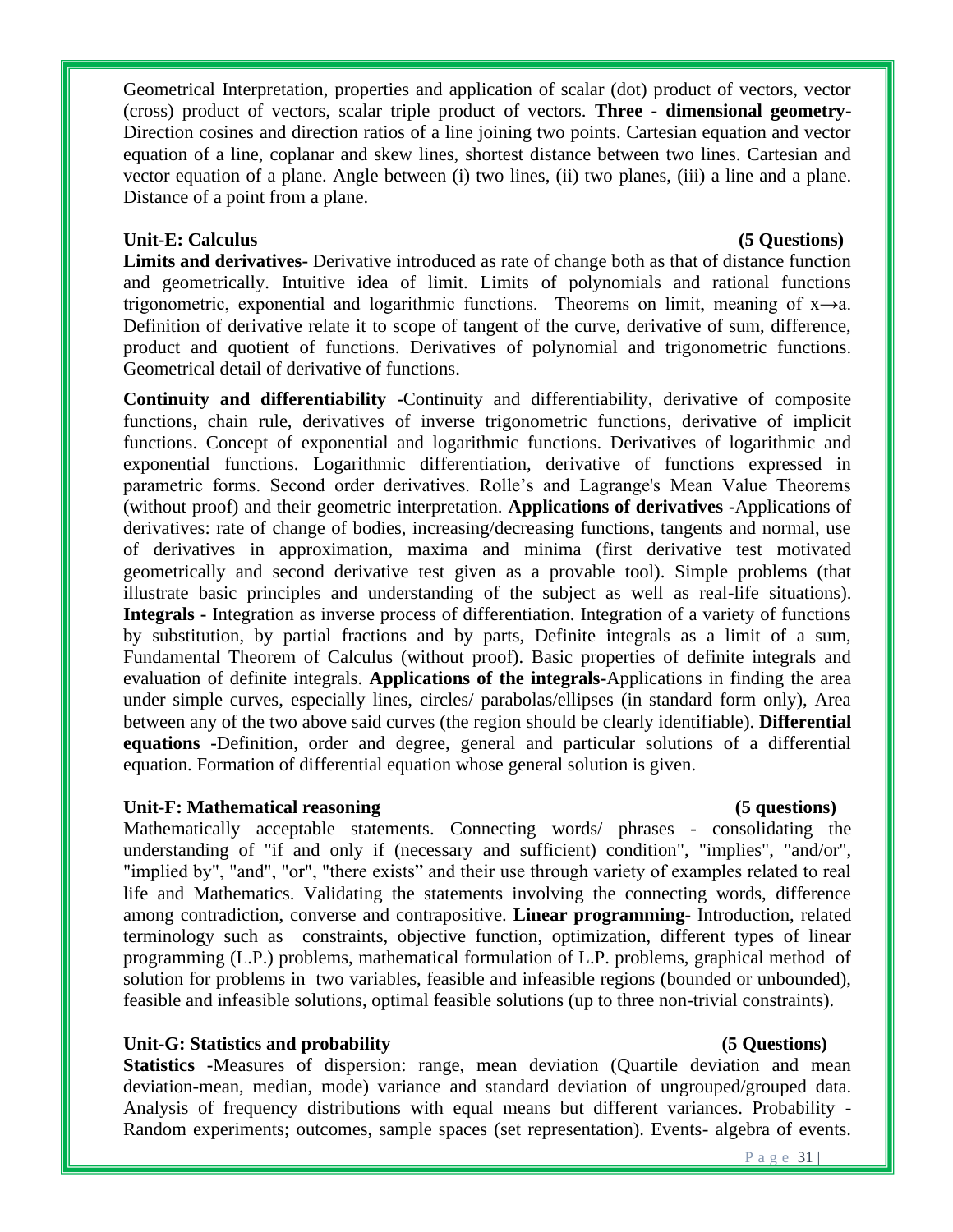Occurrence of events, 'not', 'and' and 'or' events, exhaustive events, mutually exclusive events, Axiomatic (set theoretic) probability, connections with other theories addition and subtraction of probability of occurrence of at least one event. Probability of an event, probability of 'not', 'and' and 'or' events. Conditional probability, multiplication theorem on probability, independent events, total probability, Bayes' theorem, Random variable and its probability distribution, mean and variance of random variable. Repeated independent (Bernoulli) trials and Binomial distribution.

# Unit-H: Trigonometric functions (5 Questions)

# Positive and negative angles. Measuring angles in radians and in degrees and conversion from one measure to another. Definition of trigonometric functions with the help of unit circle. Truth of the identity  $\sin 2x + \cos 2x = 1$ , for all x. Signs of trigonometric functions. Domain and range of trigonometric functions and their graphs. Expressing  $\sin(x \pm y)$  and  $\cos(x \pm y)$  in terms of  $\sin x$ , sin*y*, cos*x* & cos*y* and their simple applications. Identities related to sin2x, cos2x, tan2x, sing3x, trigonometric equations of the type  $\sin y = \sin a$ ,  $\cos y = \cos a$  and  $\tan y = \tan a$ . Inverse **trigonometric functions -** Definition, range, domain, principal value branch. Graphs of inverse trigonometric functions. Elementary properties of inverse trigonometric functions.

# **PHYSICS**

### Unit-A (10 Questions)

**Physical world-** Physics-scope and Expansion; nature of physical laws; Physics, technology and society.

**Units and measurements:** Need for measurement, Units of measurement, systems of units; SI units- fundamental, merits of S-I unit, Rules to write name and symbol for units in S.I. system and derived units. Length, mass and time measurements, least count of Vernier Calipers and screw gauge. accuracy and precision of measuring instruments; errors in measurement; systemic, random, gross error, combination of errors, significant figures. Dimensions of physical quantities, dimensional analysis and its applications. Use of dimensional equations and limitations of dimensional equation.

**Kinematics-** Motion in a straight line**-** Frame of reference, Motion in a straight line: Positiontime graph, speed and velocity. Elementary concepts of differentiation and integration for describing motion, uniform and non- uniform motion, average speed and instantaneous velocity, uniformly accelerated motion, velocity - time and position-time graphs. Relations for uniformly accelerated motion. **Motion in plane-**Scalar and vector quantities; position and displacement vectors, representation of vector, one dimensional, two dimensional and three-dimensional vectors in Cartesian coordinate system, combination of vectors. General vectors and their notations; equality of vectors, multiplication of vectors by a real number; addition and subtraction of vectors, relative velocity, Unit vector; resolution of a vector in a plane, rectangular components, Scalar and Vector product of vectors. Differential and integer calculus and their trigonometry means, logarithm and its uses. Motion in a plane, cases of uniform velocity and uniform acceleration- uniform circular motion. **Dynamics –** Frame reference Concept of rest and motion, type of motion, distance and displacement, speed and velocity (average and instantaneous), acceleration, (average and instantaneous), displacement and time, velocity and time graph study, equation for motion for uniform accelerated motion, relative motion. Two Dimensional and three-dimensional motion and its example, displacement, velocity and acceleration of particle in two-dimensional motion and their representation. Projectile motion, path of projectile motion, time of flight of a projectile, maximum height and horizontal projectile. Example of three-dimensional motion.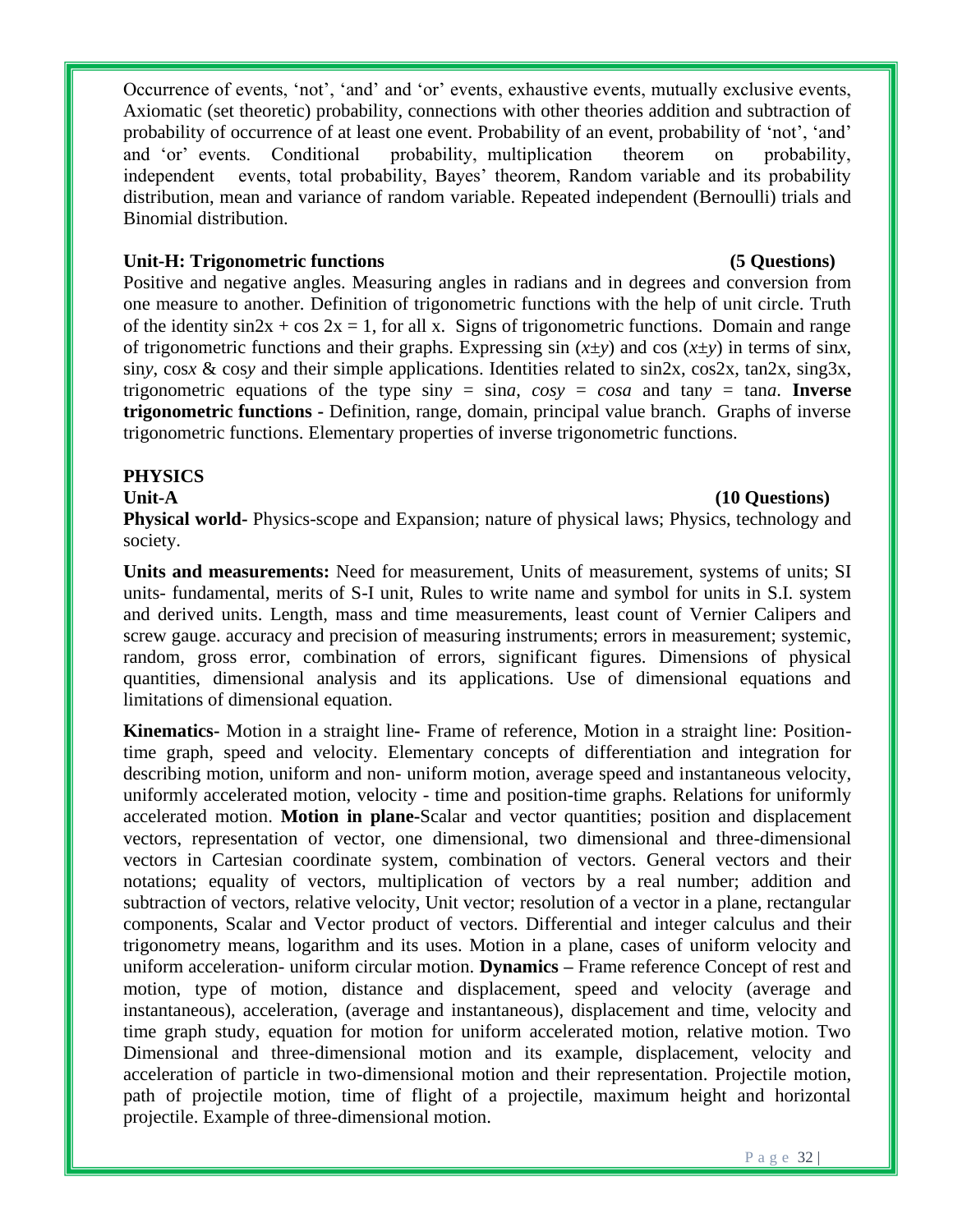**Laws of motion-** Intuitive concept of force, Inertia, Inertia and Newton's first law of motion; momentum and Newton's second law of motion, impulse and impulse-momentum theorem, Newton's third law of motion. Law of conservation of linear momentum and its applications. System with variable mass, motion of a rocket, solution of problem in mechanics by concurrent force and force diagram. Friction, type of friction and its law. Equilibrium of concurrent forces, Static and kinetic friction, laws of friction, rolling friction, lubrication. **Dynamics of uniform circular motion:** Circular motion in horizontal and vertical plane. Centripetal force, examples of circular motion (vehicle on a level circular road, vehicle on a banked road). Motion on inclined planes, inertial and Non-inertial frames of references.

**Work, energy and power-** Work done by a constant force and a variable force; energy and its type: kinetic and potential energy, work-energy theorem, power. Notion of potential energy, potential energy of a spring, conservative forces: conservation of mechanical energy (kinetic and potential energies); conservative and non-conservative forces: motion in a vertical circle; elastic and inelastic collisions in one and two dimensions. power.

**System of particles and rotational motion-** Centre of mass of a two-particle system, momentum conservation and centre of mass motion. Centre of mass of a rigid body; centre of mass of a uniform rod. Moment of a force, torque, angular momentum, law of conservation of angular momentum and its applications. Equilibrium of rigid bodies, rigid body rotation and equations of rotational motion, comparison of linear and rotational motions. Moment of inertia, theorem of moment of inertia, moment of inertia of circular ring, circular disc, solid cylinder, solid sphere, hollow sphere, Solid sphere, rod, force or torque, angular momentum, relation between torque and angular momentum, relation between torque, moment of inertia and angular acceleration. Radius of gyration, values of moments of inertia for simple geometrical objects (no derivation). Statement of parallel and perpendicular axes theorems and their applications. Angular velocity, angular acceleration, angular displacement relation between linear and angular acceleration, rolling motion inclined plane, law of conservation of angular momentum.

### Unit-B (10 Questions)

**Gravitation-** Kepler's laws of planetary motion, universal law of gravitation. Gravitational field, Acceleration due to gravity and its variation with altitude and depth. Gravitational potential energy and gravitational potential, escape velocity, orbital velocity of a satellite, Geo-stationary satellites. Projection velocity, Gravitational field & its intensity, variation in acceleration due to gravity with shape of earth & its rotation polar satellite, Weightlessness, Orbital Energy. Orbital velocity of satellite, Revolution period, Achievement of India in space.

**Properties of bulk matter: Mechanical properties of solids: E**lastic behavior, Stress-strain relationship, Hooke's law, Young's modulus, bulk modulus, shear modulus of rigidity, Poisson's ratio; elastic energy. Determination of young's modulus of elasticity by Searl's method. **Mechanical properties of fluids-** Pressure due to a fluid column; Pascal's law and its applications (hydraulic lift and hydraulic brakes), effect of gravity on fluid pressure, Atmospheric pressure, **Viscosity**-Stokes' law, terminal velocity, viscosity coefficient, velocity gradient, Stocks Law, Terminal velocity, streamline and turbulent flow, critical velocity, Bernoulli's theorem and its applications, Reynold's number, equation of continuity, Different energy of flowing liquid, Surface energy and surface tension, angle of contact, excess of pressure across a curved surface, application of surface tension ideas to drops, bubbles and capillary rise, Angle of contact, Cohesive and adhesive forced. **Thermal properties of matter-**Heat, temperature, thermal expansion; thermal expansion of solids, liquids and gases, anomalous expansion of water; specific heat capacity; Cp, Cv - calorimetry; change of state - latent heat capacity. Heat transfer-conduction, convection and radiation, thermal conductivity, qualitative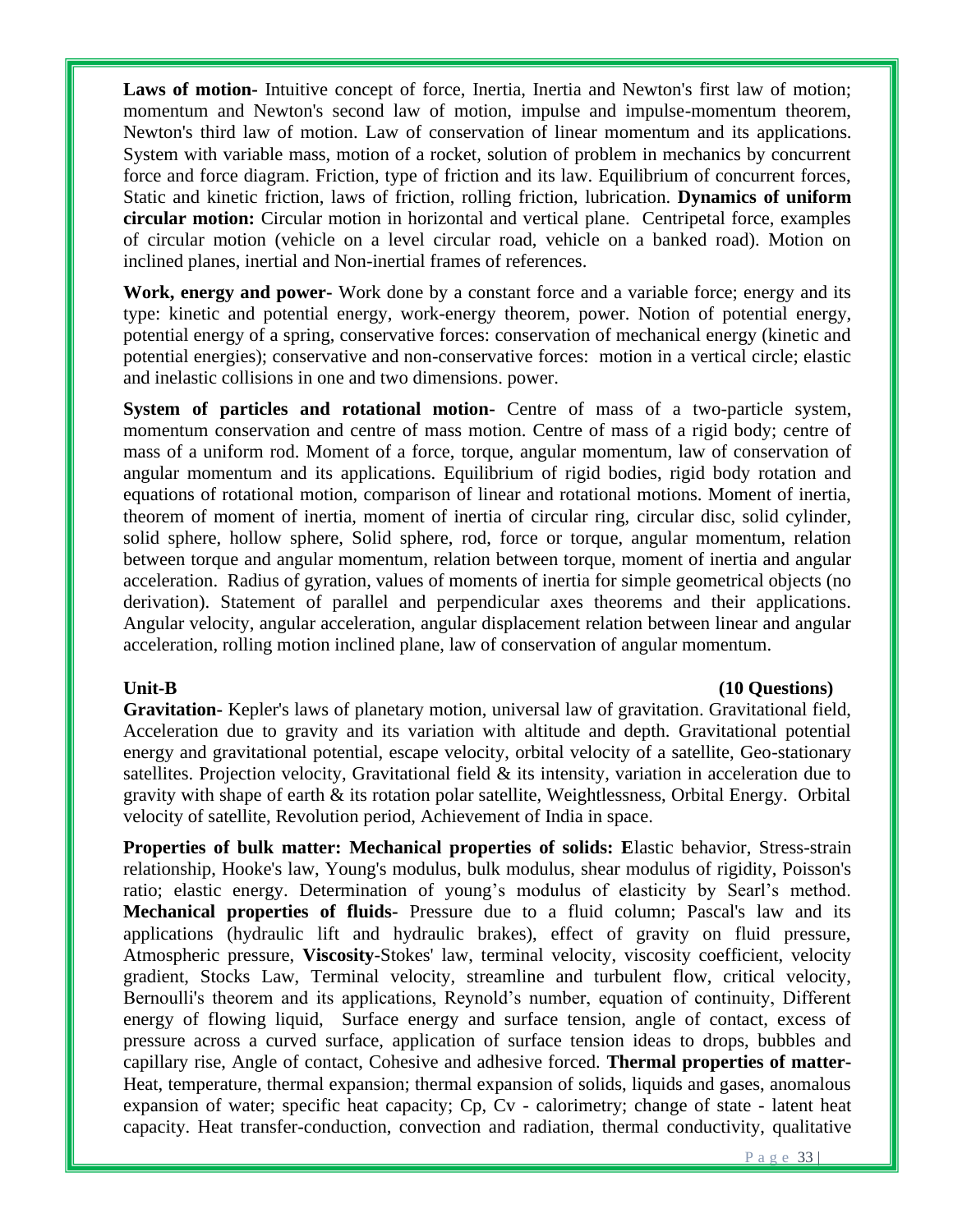ideas of blackbody radiation: Absorption and emissive power, Newton's law of cooling, Wein's displacement Law, Stefan's law, Greenhouse effect. Calculation of specific heat of liquid by the help of colorimeter.

**Thermodynamics-** Thermal equilibrium and definition of temperature (zeroth law of thermodynamics), mechanical equivalent of heat, heat, work and internal energy. Different thermodynamic Processes and work. First law of thermodynamics, isothermal and adiabatic processes. Second law of thermodynamics: reversible and irreversible processes, Heat engine and Refrigerator. Carnot Engine and its efficiency,

**Behavior of perfect gases and kinetic theory of gases-** Kinetic theory of gases - assumptions, concept of pressure. Kinetic interpretation of temperature; rms speed of gas molecules; degrees of freedom, law of equi-partition of energy (statement only) and application to specific heat capacities of gases; concept of mean free path, Avogadro's number.

**Mechanical Waves and ray optics: oscillations and waves-** Periodic motion- time period, frequency, displacement as a function of time, periodic functions. Simple harmonic motion (S.H.M) and its equation; phase; oscillations of a loaded spring- restoring force and force constant; energy in S.H.M. Kinetic and potential energies; simple pendulum derivation of expression for its time period. Displacement velocity and acceleration for SHM and their graphical representation. Kinetic energy of SHO, graphical representation and energy conservation, example of simple SHM, loaded spring, Simple pendulum, calculation of values of gravitational by simple pendulum, combination of springs, Free, forced and damped oscillations (qualitative ideas only), resonance. **Wave motion-** Transverse and longitudinal waves, speed of wave motion, displacement relation for a progressive wave, principle of superposition of waves, reflection of waves, standing waves in strings and organ pipes, Wave velocity, Relation between amplitude and intercity of waves, progressive wave equation, Super position of waves, Velocity of transverse waves stretched string, formation of standing waves, Standing waves in stretched string and mode of vibration and laws of vibration, standing waves in air column and mode of vibration, resonance, sonometer, sound waves and velocity of sound in various mediums, Dependency of velocity on sound on temperature, Beats and its application, Doppler's effect in sound waves. **Ray optics-** Reflection of light, spherical mirrors, mirror formula, refraction of light, total internal reflection and its applications, optical fibers, refraction at spherical surfaces, lenses, thin lens formula, lens maker's formula, magnification, power of a lens, combination of thin lenses in contact, refraction and dispersion of light through a prism. **Scattering of light** blue color of sky and reddish appearance of the sun at sunrise and sunset. Optical instruments: Microscopes and astronomical telescopes (reflecting and refracting) and their magnifying powers.

**Electrostatics-** Electric Charges; types of charge and properties Conservation of charge, Coulomb's law-force between two-point charges, forces between multiple charges; superposition principle and continuous charge distribution. Electric field, electric field due to a point charge, electric field due to a system of charge, electric field lines and properties, electric dipole and dipole movement, electric field due to a dipole, torque on a dipole in uniform electric field. **Gauss's law and its applications-** Electric flux, continuous charge distribution, Gauss's theorem and its derivatives, calculation of intensity of electric field by Gauss's Law i) due to infinitely long straight wire, ii) infinite uniformly charged non conducting sheet iii) uniformly charged infinite conducting plate iv) uniformly charged non-conducting sphere v) uniformly charged thin spherical shell (field inside and outside). **Electrostatic potential and capacitance-**Electric potential, potential difference, electric potential due to a point charge, a dipole and

### Unit-C (10 Questions) *Unit-C*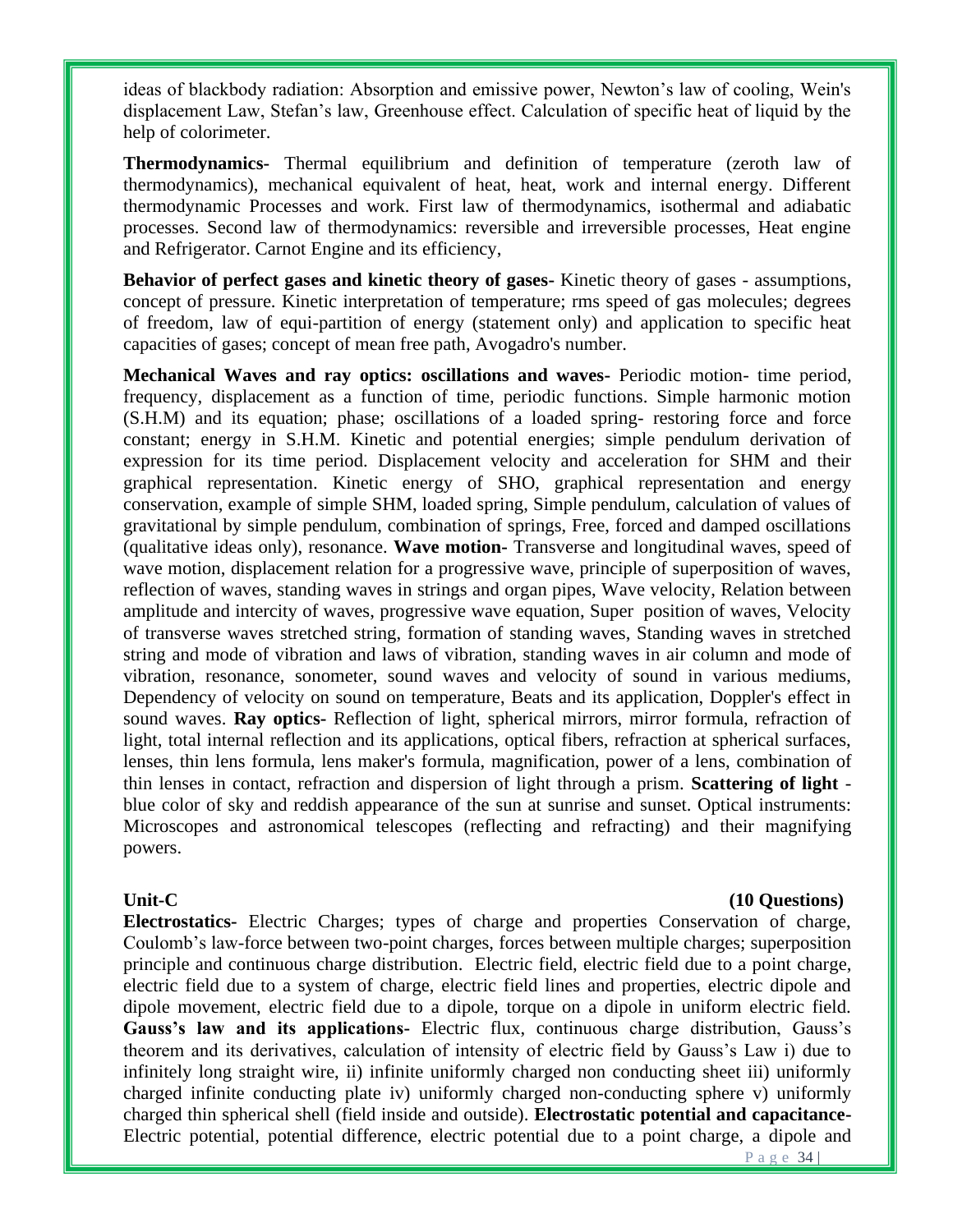system of charges; equipotential surfaces, relationship between electric field and potential, calculation of electric potential due to I) charged spherical shell ii) charge conducting sphere iii) charged non-conducting sphere, potential energy system of charge, work rotation and potential energy of electric dipole in electric field. Electrical potential energy of a system of two-point charges and of electric dipole in an electrostatic field. Conductors and insulators, free charges and bound charges inside a conductor. Dielectrics and electric polarization, capacitors and capacitance of conductor, capacitance of an isolated spherical conductor, combination of capacitors in series and in parallel, capacitance of a parallel plate capacitor with completely, partial and different thickness and without dielectric medium between the plates, energy stored in a capacitor.

**Current electricity-**Electric current, flow of electric charges in a metallic conductor, drift velocity, mobility and their relation with electric current; Ohm's law and its deduction, electrical resistance ohmic and non ohmic resistance, V-I characteristics (linear and non-linear), electrical energy and power, electrical resistivity and conductivity. Carbon resistors, colour code for carbon resistors; series and parallel combinations of resistors; temperature dependence of resistance. Internal resistance of a cell, potential difference and emf (Electro motive force) of a cell, terminal voltage, combination of cells in series and in parallel. Electric energy & Electric power, electric circuit, Kirchhoff's laws and simple applications. Wheatstone bridge, Meter Bridge.

Potentiometer – principle, standardization and sensitivity and its applications to measure potential difference and for comparing emf of two cells; measurement of internal resistance of a cell. Determination of internal resistance of primary cells, calibration of voltammeter and ammeter.

**Electronics & Communication:** classification of metals, conductors & semiconductors, intrinsic & extrinsic semiconductors, p-junction diode, forward & reverse bias, applications of junction diode as rectifier, junction transistor (CE, CB, biasing & characteristics) logic gates (OR, AND, NOT, NAND, NOR, XOR). Elements of communication system and demodulation (AM &FM).

### Unit-D (10 Questions) *Unit-D*

**Magnetic effects of current: moving charges and magnetism-** Concept of magnetic field, Oersted's experiment. Biot - Savart law, magnetic field due to a long and straight current carrying conductor and circular coil, comparison of small current loop with dipole Helmhottz coils, motion charge in a magnetic field force of speed in magnetic field. Force on speed charge in magnetic field, force on current carrying conductor in magnetic field, magnetic force between two parallel current carrying conducting wire and its application to current carrying circular loop. Definition of standard ampere, force and torque on current carrying rectangular loop in uniform magnetic field. Ampere's law and its applications to infinitely long straight wire. Straight and toroidal solenoids, Force on a moving charge in uniform magnetic and electric fields. Definition of ampere. Torque experienced by a current loop in uniform magnetic field; moving coil galvanometer-its current sensitivity and conversion to ammeter and voltmeter. **Magnetism and matter:** Magnetism and properties of magnetic substance natural and artificial magnet, properties of bar magnet, magnetic field line and magnetic line force, neutral point, magnetic moment of bar magnet, intensity of magnetic field, torque on bar magnetic in uniform magnet field, earth magnetism, elements of earth's magnetism, magnetism and Gauss law, behaviour of substance in magnetic field, intensity of magnetization, magnetizing field, Magnetic permeability, Relationship between different magnetic quantities, classification of magnetic material, Magnetic Hysteresis curve B-H curve, selection of magnetic substance for special use.